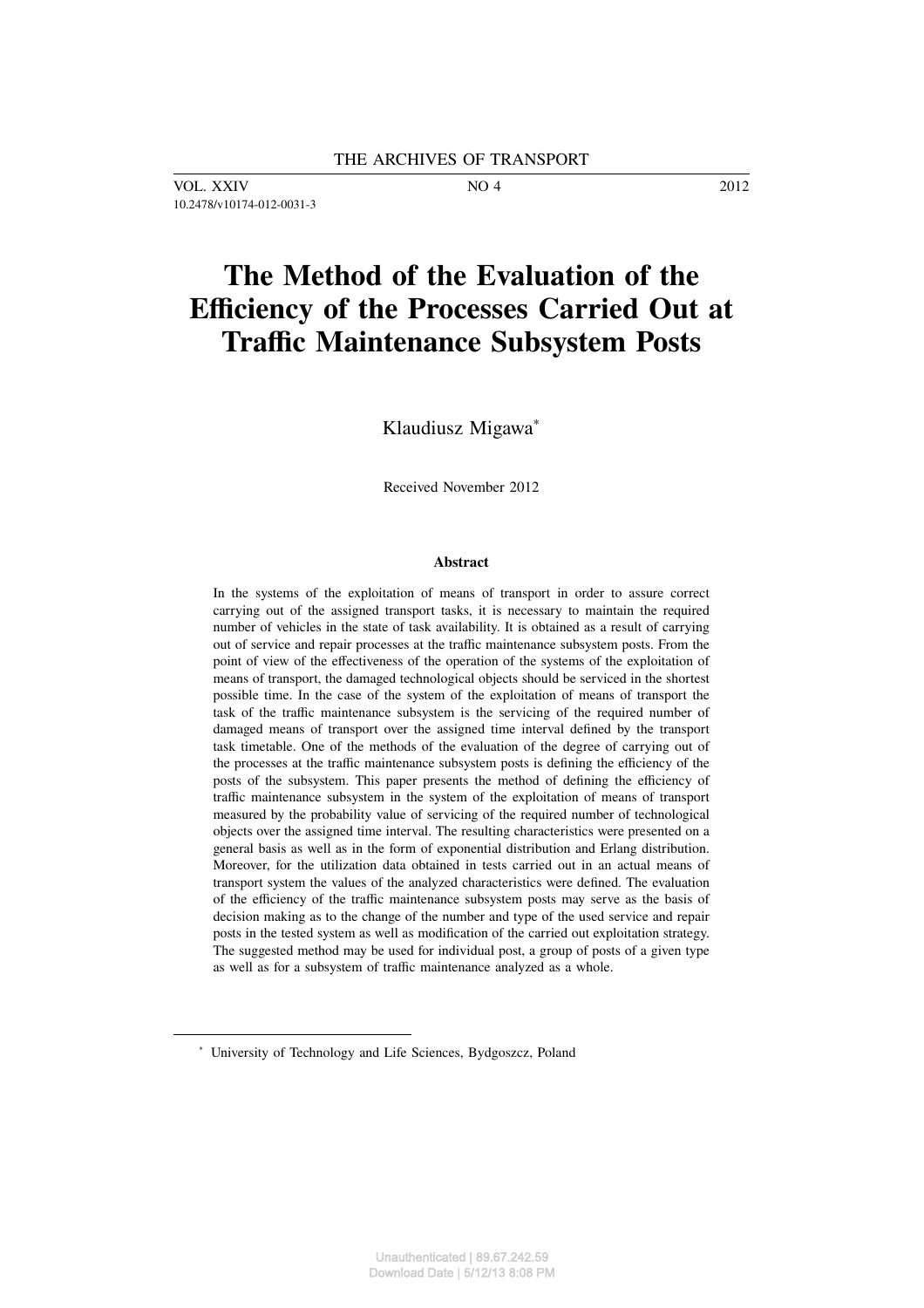### **1. Introduction**

The basic goal for the existence of means of transport exploitation systems is carrying out of the assigned transport tasks via an executive subsystem consisting of elementary subsystems of the man – technological object (driver – mean of transport) type. While carrying out the transport tasks the utilized means of transport, due to the influence of various types of coercive factors undergo damage. Correct and effective carrying out of the assigned transport tasks is possible only when the required number of technological objects (means of transport) is available to perform the task. This is achieved as a result of the carrying out of the service and repair processes at the traffic maintenance posts.

In the case of the systems of means of transport exploitation, the task assigned to the traffic maintenance posts is defined by the number of technological objects (means of transport) which should be serviced over the assigned time interval. The task thus defined is carried out at the individual traffic maintenance posts by teams of specialists equipped with appropriate devices and tools. One of the methods of the evaluation of the degree of carrying out of the service and repair tasks assigned to the posts of the traffic maintenance subsystem in the evaluation of the efficiency of these posts, determined on the basis of the value of the efficiency index determined as the probability of the servicing of the required number of technological objects over the assigned time interval.

This paper presents the method of determining the value of the efficiency index of the traffic maintenance posts. The suggested method may be used for a single post, a group of a given type of posts, i.e. repair posts as well as the traffic maintenance subsystem as a whole. The presented characteristics were determined on general basis as well as in the form of exponential distribution and Erlang distribution. The use of the established models in the form of exponential distribution is limited to the sole instance of when the analyzed random variables have exponential distributions (the so called "no memory" models) [1, 6, 11]. On the other hand, the characteristics determined for Erlang distribution are implemented when the analyzed random variables are a sum of independent random variables in exponential distribution. Then, i.e. the random variable *T* with Erlang distribution may be presented as [2, 3, 9, 15]:

$$
T=T_1+T_2+\ldots+T_m,
$$

where  $T_i$ ,  $i = 1, 2, ..., m$  – independent random variables with exponential distribution with parameter  $\lambda$ . Such case may take place when, for example, the lengths of time of repairs of individual means of transport systems are analyzed separately.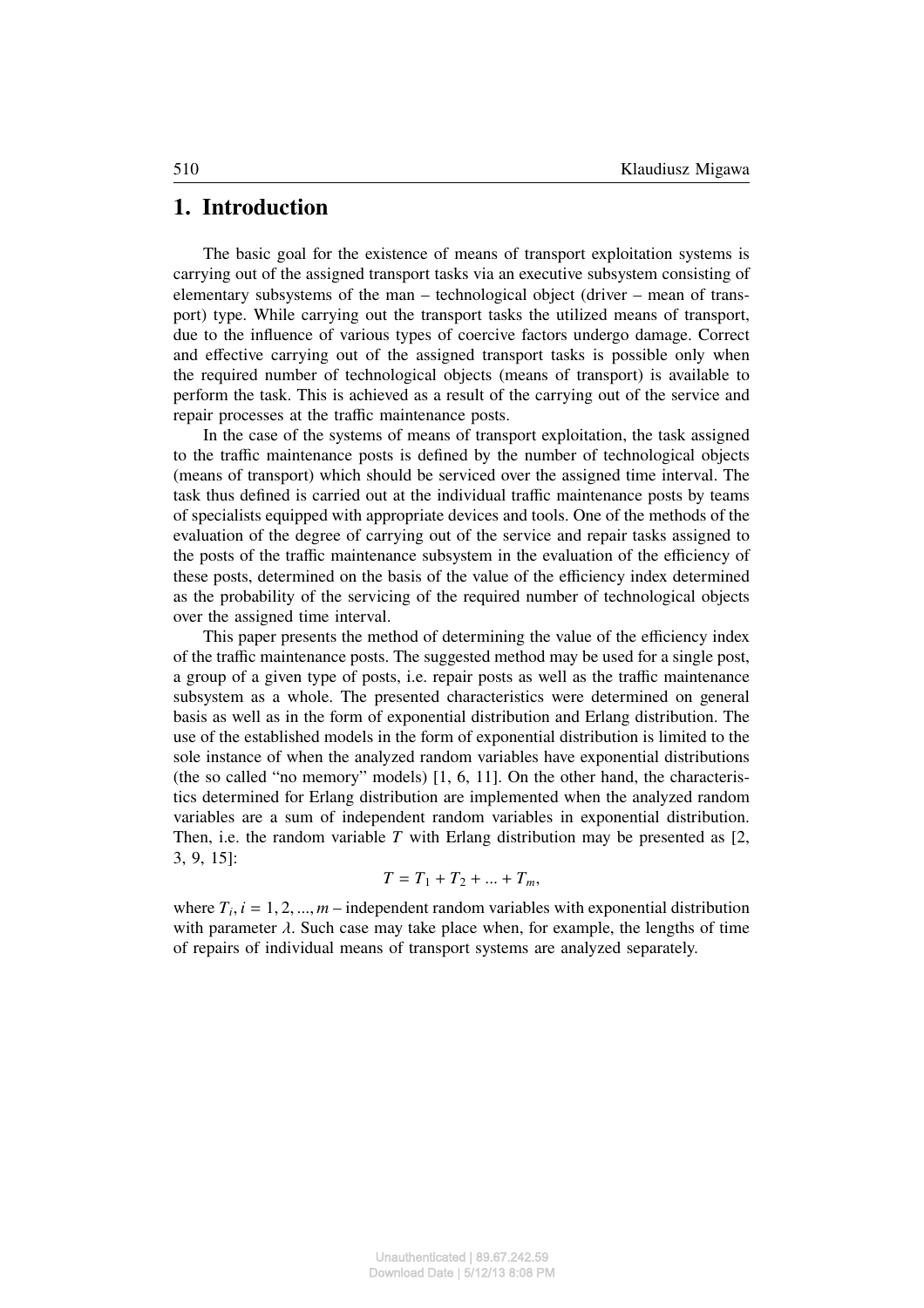# **2. The Efficiency of the Posts of the Traffic Maintenance System in the System of the Exploitation of Means of Transport**

Let the random variable *T* be the length of time the technological object remains outside the traffic maintenance subsystem and  $F(t)$  the distribution function of random variable *T*:

$$
F(t) = P(T < t), \tag{1}
$$

then the distribution of the number of technological objects directed to the traffic maintenance subsystem posts over the time interval  $\tau$  is the relation:

$$
P(L(\tau) = n) = F^{(n)}(\tau) - F^{(n+1)}(\tau), \quad n = 0, 1, 2, \dots,
$$
 (2)

where:

 $L(\tau)$  is the number of technological directed to the traffic maintenance subsystem posts over the time interval  $\tau$  and

$$
F^{(n)}(\tau) = \int_{0}^{t} F^{(n-1)}(\tau - x) dF(x), \quad n = 2, 3, ....
$$
 (3)

The probability that the number of directed to the traffic maintenance subsystem posts over the time interval  $\tau$  is lower than *n* is defined by the relation:

$$
U(n) = P(L(\tau) < n) = 1 - F^{(n)}(\tau). \tag{4}
$$

Let the random variable Θ be the length of time the technological object remains at the traffic subsystem post and  $G(t)$  the distribution function of the random variable distribution function Θ:

$$
G(t) = P(\Theta < t), \tag{5}
$$

then the distribution of the number of technological objects serviced at the traffic maintenance posts over the time interval  $\tau$  is defined by the relation:

$$
P(N(\tau) = n) = G^{(n)}(\tau) - G^{(n+1)}(\tau), \ n = 0, 1, 2, \dots,
$$
\n(6)

where:

 $N(\tau)$  is the number of technological objects directed to the traffic maintenance subsystem posts over the time interval  $\tau$ 

$$
G^{(n)}(\tau) = \int_{0}^{t} G^{(n-1)}(\tau - x) dG(x), \quad n = 2, 3, .... \tag{7}
$$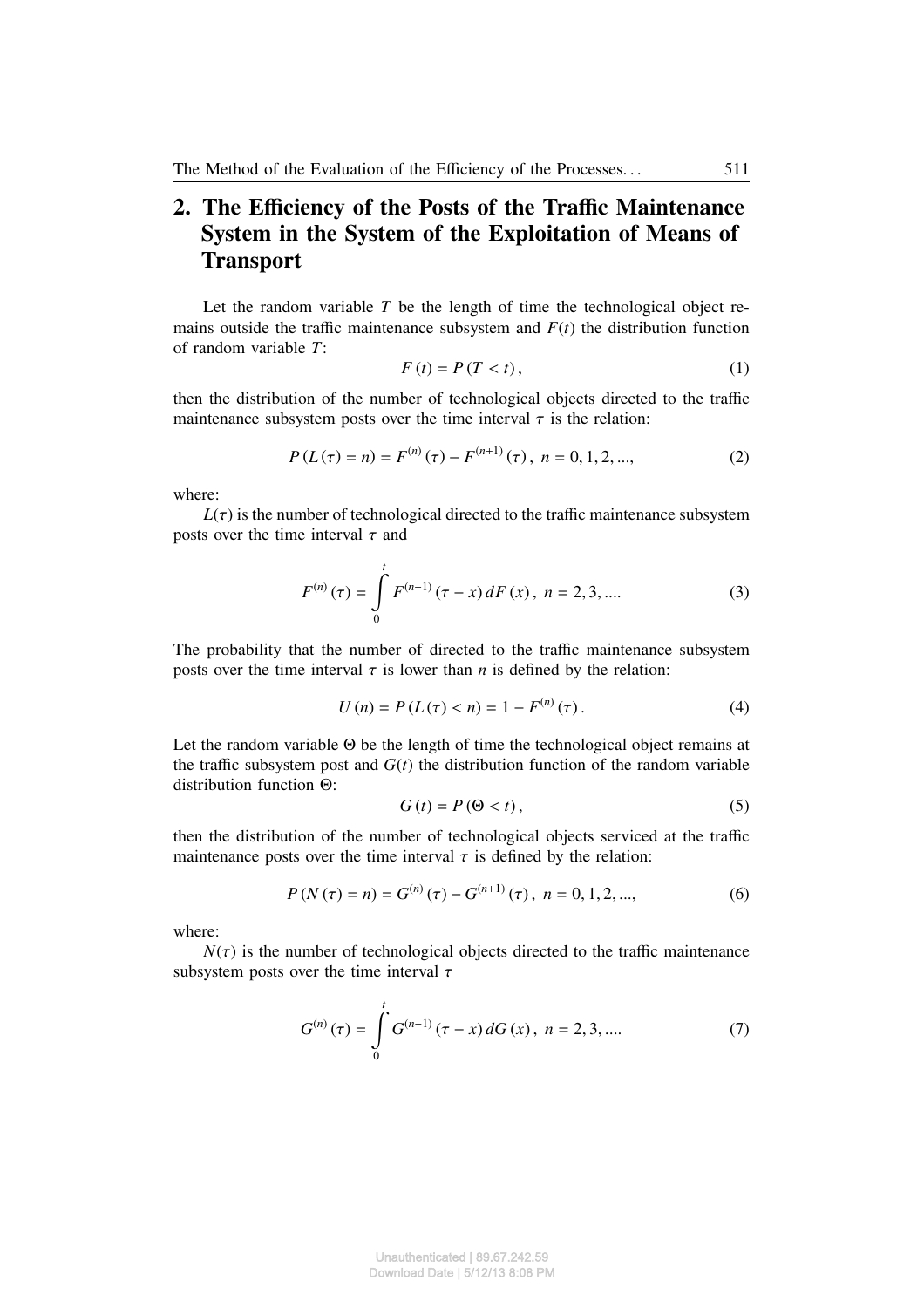The probability of the number of technological objects serviced at the traffic maintenance subsystem posts overt the time interval  $\tau$  is lower than *n* is determined by the relation:

$$
V(n) = P(N(\tau) < n) = 1 - G^{(n)}(\tau). \tag{8}
$$

Bearing the above in mind, the distribution function of the number  $M(\tau) = L(\tau) N(\tau)$  of technological objects not serviced at the traffic maintenance subsystem posts over the time interval  $\tau$  is defined as follows:

$$
Z^{(k)} = P(M(\tau) < n) = P(L(\tau) - N(\tau) < n) =
$$
\n
$$
= \sum_{b=0}^{\infty} P(N(\tau) = b, L(\tau) < n + b) =
$$
\n
$$
= \sum_{b=0}^{\infty} P(N(\tau) = b) \cdot P(L(\tau) < n + b) =
$$
\n
$$
= \sum_{b=0}^{\infty} \left[ G^{(b)}(\tau) - G^{(b+1)}(\tau) \right] \cdot U(n + b) =
$$
\n
$$
= \sum_{b=0}^{\infty} \left[ G^{(b)}(\tau) - G^{(b+1)}(\tau) \right] \cdot \left[ 1 - F^{(n+b)}(\tau) \right], \ n = 1, 2, ...
$$
\n(9)

The distribution function  $Z^{(k)}$  expresses the probability that the number of objects not serviced at the traffic maintenance subsystem posts over the time interval  $\tau$  is lower than  $n = L(\tau) - k$ , i.e. that the number of technological objects serviced at the traffic maintenance subsystem posts over the time interval  $\tau$  equals at least  $k$ . Then the relation  $Z^{(k)}$  thus determined is the characteristic defining the efficiency of the traffic maintenance subsystem posts.

The random variables  $T$  and  $\Theta$  being the length of time the technological object remains, respectively, outside the traffic maintenance posts or at the traffic maintenance posts, may be defined by distributions of various types. In the analysis of the technological objects service systems, we often use the exponential and Erlang distribution to talk about time distribution between consecutive reports and the time of service. Making an assumption about the exponential distribution of time is, first of all, comfortable from the mathematical point of view, and, second of all, results from the fact that implementing exponential distribution makes it possible to perform a precise enough analysis of the operation of any service system if the analyzed system is a "no memory" one. The probability of completing the servicing of any technological object at any consecutive time interval is, then, independent from the length of time interval planned for its service [1, 2, 8, 17, 18]. Implementing Erlang distribution makes it possible to analyze a wider array of technological objects service systems for which the times between consecutive reports and times of service may be defined using exponential distribution, gamma distribution as well as in the case of the analysis of periodical and regular report times, when the length of the interval between consecutive reports is constant [2, 3, 6, 11]. The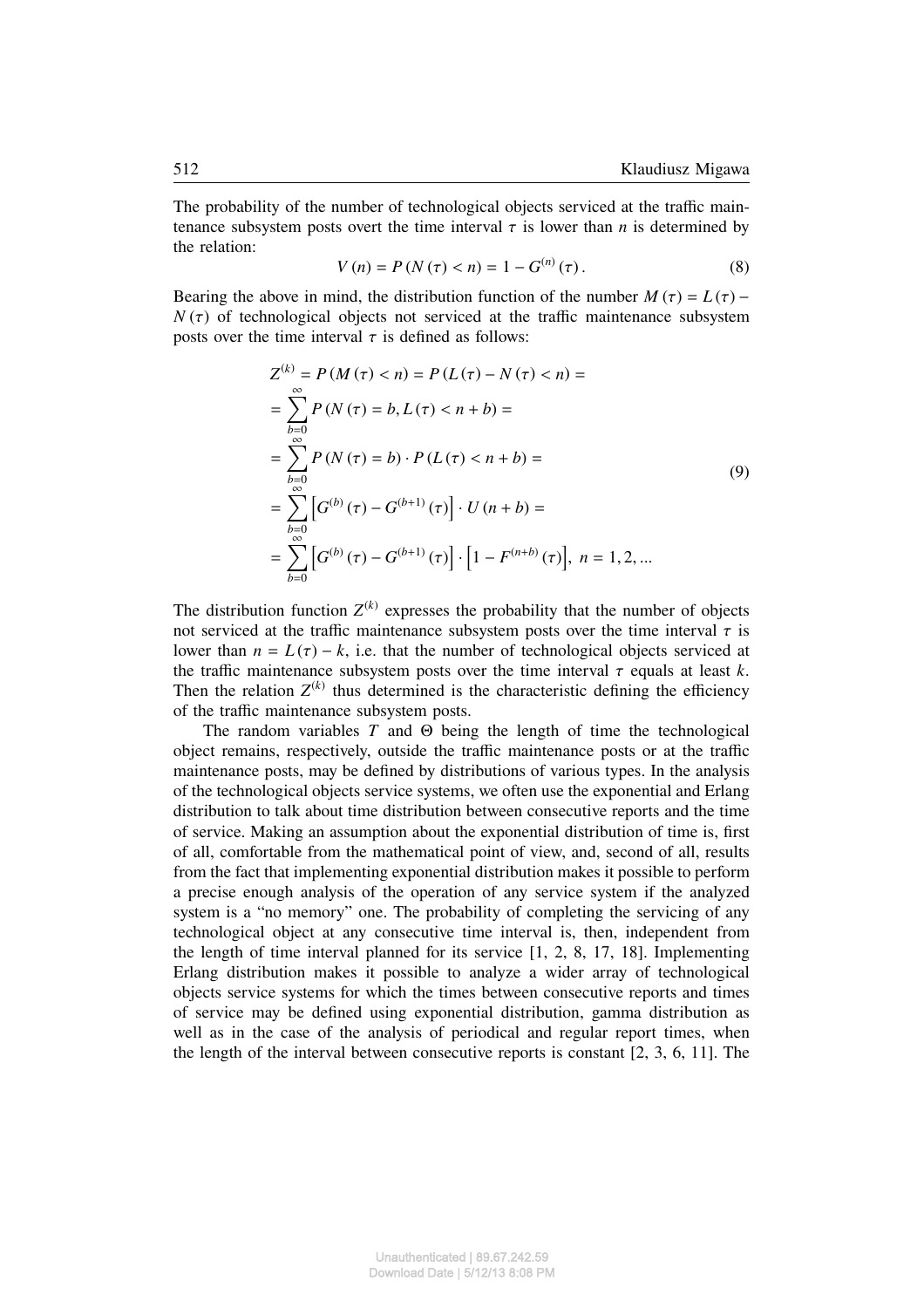following formulas determine the value of efficiency index of the traffic maintenance subsystem posts efficiency established for exponential and Erlang distribution.

#### Exponential distribution

If random variable *T* is the length of time of the technological object remaining outside the subsystem of traffic maintenance and has exponential distribution with distribution function

$$
F(t) = P(T < t) = 1 - e^{-\gamma \cdot t}, \ t \ge 0,\tag{10}
$$

then the number  $L(\tau)$  of technological objects directed to the traffic maintenance subsystem posts over the time interval  $\tau$  has Poisson distribution with parameter  $\gamma \cdot \tau$ , i.e.:

$$
P(L(\tau) = n) = \frac{(\gamma \cdot \tau)^n}{n!} e^{-\gamma \cdot \tau}, \ n = 0, 1, 2, \dots,
$$
 (11)

whence:

$$
F^{(n)}(\tau) = 1 - \sum_{b=1}^{n-1} \frac{(\gamma \cdot \tau)^b}{b!} e^{-\gamma \cdot \tau}, \ n = 1, 2, .... \tag{12}
$$

If random variable Θ is the length of time the technological object remains at the posts of the traffic maintenance subsystem and has exponential distribution with distribution function

$$
G(t) = P(\Theta < t) = 1 - e^{-\beta \cdot t}, \ t \ge 0,
$$
\n(13)

then the number  $N(\tau)$  of technological objects serviced at the traffic maintenance subsystem posts over the time interval  $\tau$  has Poisson distribution with parameter  $\beta \cdot \tau$ , i.e.:

$$
P(N(\tau) = n) = \frac{(\beta \cdot \tau)^n}{n!} e^{-\beta \cdot \tau}, \ n = 0, 1, 2, \dots,
$$
 (14)

whence:

$$
G^{(n)}(\tau) = 1 - \sum_{b=1}^{n-1} \frac{(\beta \cdot \tau)^b}{b!} e^{-\beta \cdot \tau}, \ n = 1, 2, .... \tag{15}
$$

Then the relation (9) is as follows:

$$
Z^{(k)} = P(M(\tau) < n) = P(L(\tau) - N(\tau) < n) =
$$
\n
$$
= \sum_{b=0}^{\infty} \left[ \frac{(\beta \cdot \tau)^b}{b!} e^{-\beta \cdot \tau} \cdot \sum_{c=0}^{n+b-1} \frac{(\gamma \cdot \tau)^c}{c!} e^{-\gamma \cdot \tau} \right]
$$
\n(16)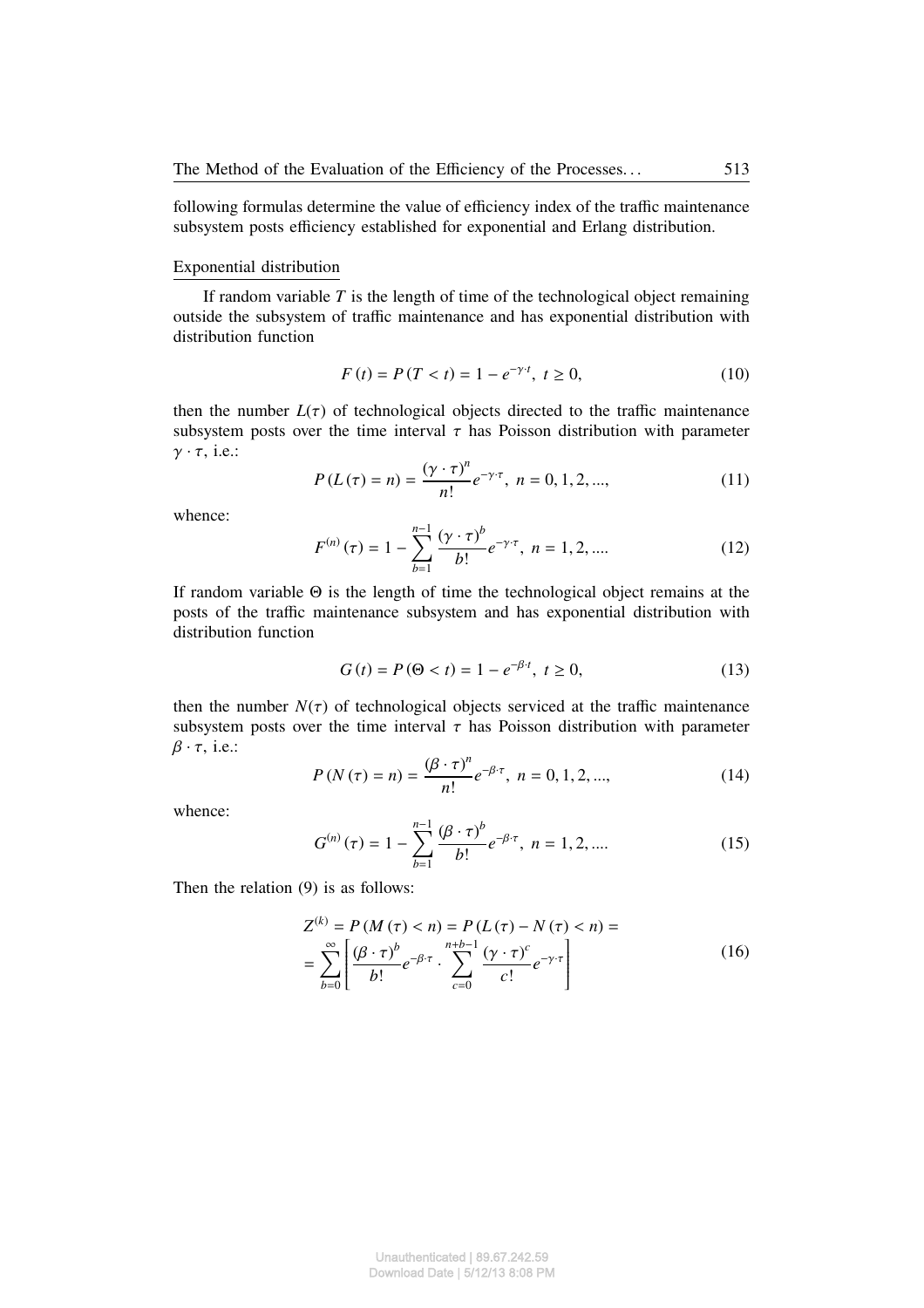#### Erlang distribution

If random variable  $T$  is the length of time the technological object remains outside the traffic maintenance subsystem and has Erlang distribution rank *s* with distribution function

$$
F(t) = P(T < t) = \int_{0}^{\gamma} \frac{u^{s-1}}{(s-1)!} e^{-u} du, \ x \ge 0, \ \gamma > 0,
$$
 (17)

then the number  $L(\tau)$  of technological objects directed to the traffic maintenance subsystem posts over the time interval  $\tau$  has the following distribution:

$$
P(L(\tau) = n) = \sum_{k=n \cdot s}^{n \cdot s + s - 1} \frac{(\gamma \cdot \tau)^k}{k!} e^{-\gamma \cdot \tau}, \quad n = 0, 1, 2, .... \tag{18}
$$

If random variable Θ is the length of time the technological object remains at the posts of the traffic maintenance subsystem has Erlang distribution rank *r* with the following distribution function

$$
G(t) = P(\Theta < t) = \int_{0}^{\beta \cdot x} \frac{u^{r-1}}{(r-1)!} e^{-u} du, \quad x \ge 0, \quad \beta > 0,
$$
 (19)

then the number  $N(\tau)$  of technological objects serviced at the traffic maintenance subsystem posts over the time interval  $\tau$  has the following distribution:

$$
P(N(\tau) = n) = \sum_{k=n \cdot r}^{n \cdot r + r - 1} \frac{(\beta \cdot \tau)^k}{k!} e^{-\beta \cdot \tau}, \quad n = 0, 1, 2, .... \tag{20}
$$

Then the relation (9) is as follows

$$
Z^{(k)} = P(M(\tau) < n) = P(L(\tau) - N(\tau) < n) =
$$
  
= 
$$
\sum_{b=0}^{\infty} \left[ \sum_{k=b}^{b \cdot r + r - 1} \frac{(\beta \cdot \tau)^k}{k!} e^{-\beta \cdot \tau} \cdot \sum_{l=(n+b) \cdot (s-1)}^{(n+b) \cdot s - 1} \frac{(\gamma \cdot \tau)^l}{l!} e^{-\gamma \cdot \tau} \right]
$$
(21)

## **3. Examples of Test Results**

Following are examples of efficiency index calculation results determined for repair post at the traffic maintenance subsystem. The values of repair efficiency index were determined for both exponential distribution and Erlang distribution characteristics, with the assumption that the expected values of the length of time the technological object (means of transport) remains at the repair posts and length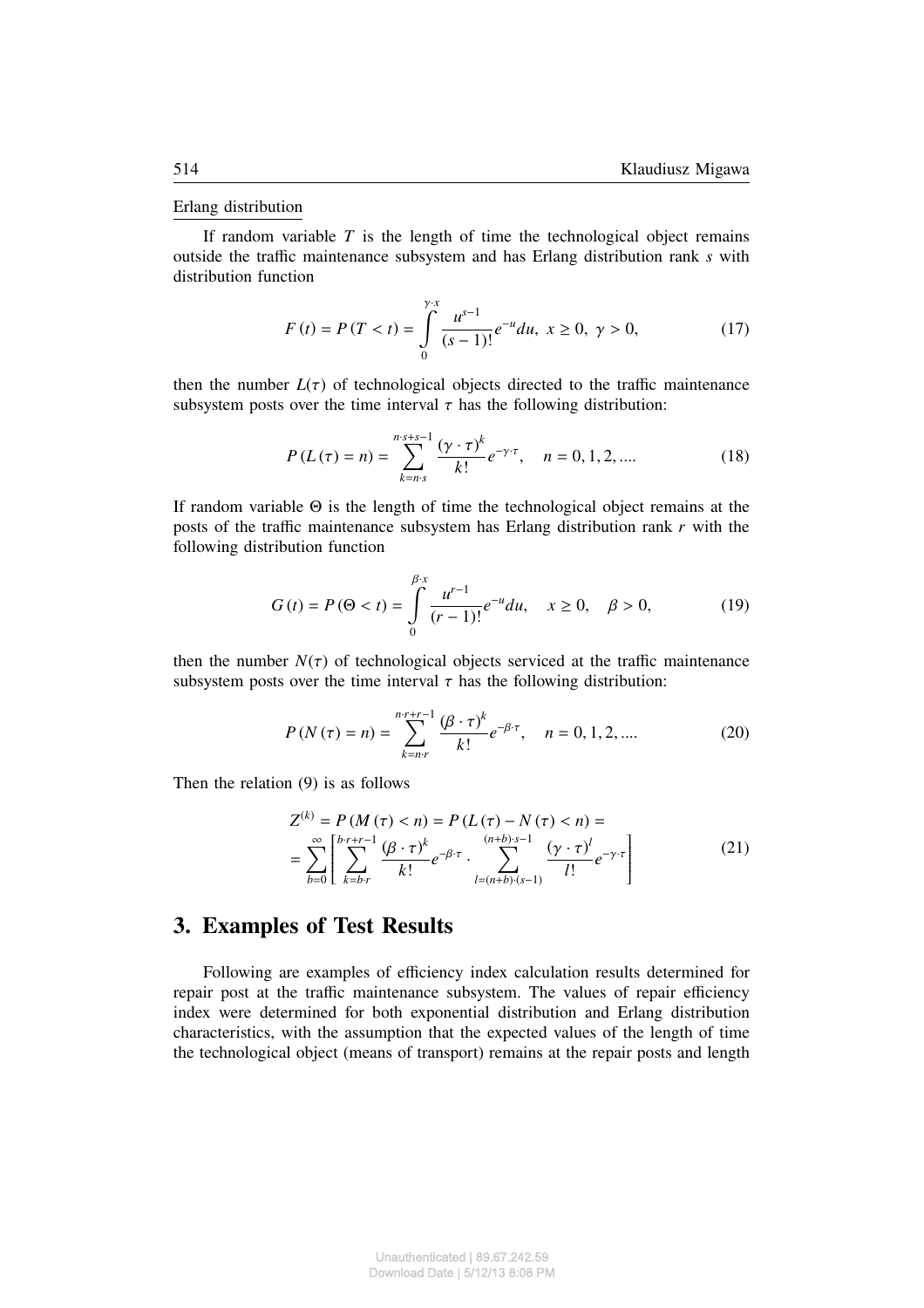of time the technological object (means of transport) remains outside the repair posts are of the same value for both types.

Table 1 presents the values of basic parameters defining the process of carrying out repairs at the traffic maintenance subsystem. The values of the parameters necessary for determining the efficiency index were established based on the exploitation data obtained from exploitation database used at the tested means of transport exploitation system.

Table 1

| Time outside post                                                | Average value  | $\bar{T}$        | $91.53$ [h] |
|------------------------------------------------------------------|----------------|------------------|-------------|
|                                                                  | Standard error | $\sigma(T)$      | $22.88$ [h] |
| Time at post                                                     | Average value  | Θ                | $3.24$ [h]  |
|                                                                  | Standard error | $\sigma(\Theta)$ | $1.62$ [h]  |
| Erlang distribution shape parameter for random variable $T$      |                | $\mathcal{S}$    | 4           |
| Erlang distribution shape parameter for random variable $\Theta$ |                | r                | 2           |
| Average 24 hour number of repairs at post                        |                | N                | 2.9825      |

**Values of basic parameters defining the repair process carried out at the means of transport exploitation system**

Following are charts of the efficiency index for repair post at the traffic maintenance subsystem determined for the values of parameters presented in Table 1 and various values of numbers of repaired technological objects (means of transport).



Fig. 1. Values of the repair post efficiency index in relation to time of repair  $\tau$  as well as number of repaired objects *k* – exponential distribution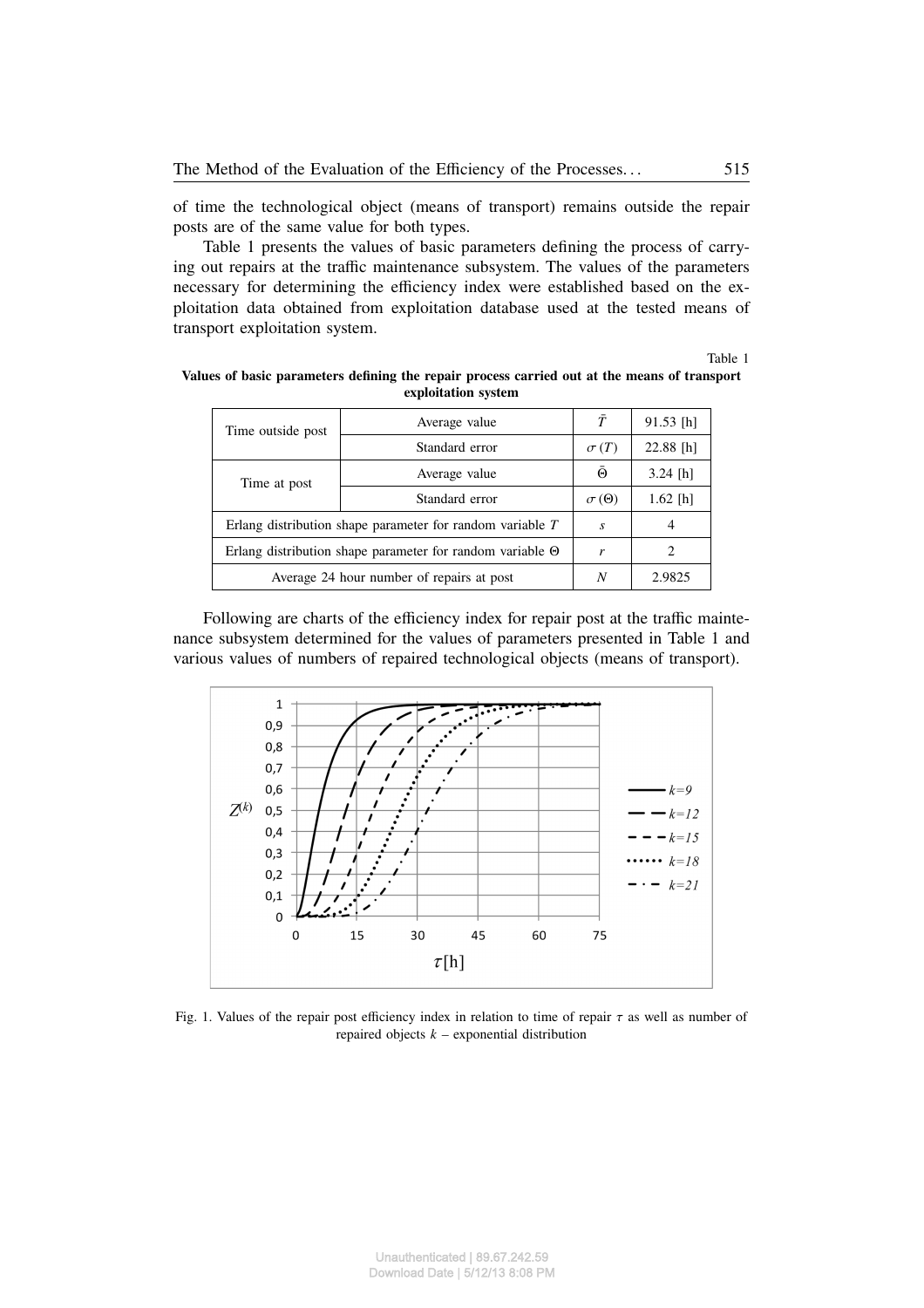

Fig. 2. Values of the repair post efficiency index in relation to repair time  $\tau$  as well as number of repaired objects *k* – Erlang distribution

# **4. Summary**

Based on the traffic maintenance subsystem repair post efficiency index test results presented (in Figures 1 and 2), one notices the following:

- 1. as servicing time  $\tau$  increases, for the given number of repaired technological objects  $k$  the value of the traffic maintenance subsystem repair post efficiency index increases,
- 2. the minimum repair time  $\tau_{min}$  for the given number of repaired technological objects *k* increases as number *k* increases,
- 3. when random variables *T* and Θ are defined by Erlang distribution for the given number of the repaired technological objects  $k$ , the repair efficiency index achieves higher values over a shorter time interval than in the case of exponential distribution.

In the case of tests of the processes carried out at the traffic maintenance subsystem, the values of the subsystem posts efficiency index determined based on the presented models may be used for the evaluation of the degree of carrying out of the assigned service and repair tasks, for both individual posts as well as the whole subsystem. The evaluation of the efficiency of the traffic maintenance subsystem posts thus obtained forms a piece of information the use of which during the process of exploitation control carried out in the tested system will facilitate rational decision making in terms of adjusting the traffic maintenance subsystem to the current needs of the means of transport exploitation system, e.g. as a result of:

- modernization of the posts.
- replacing the posts with higher efficiency posts,